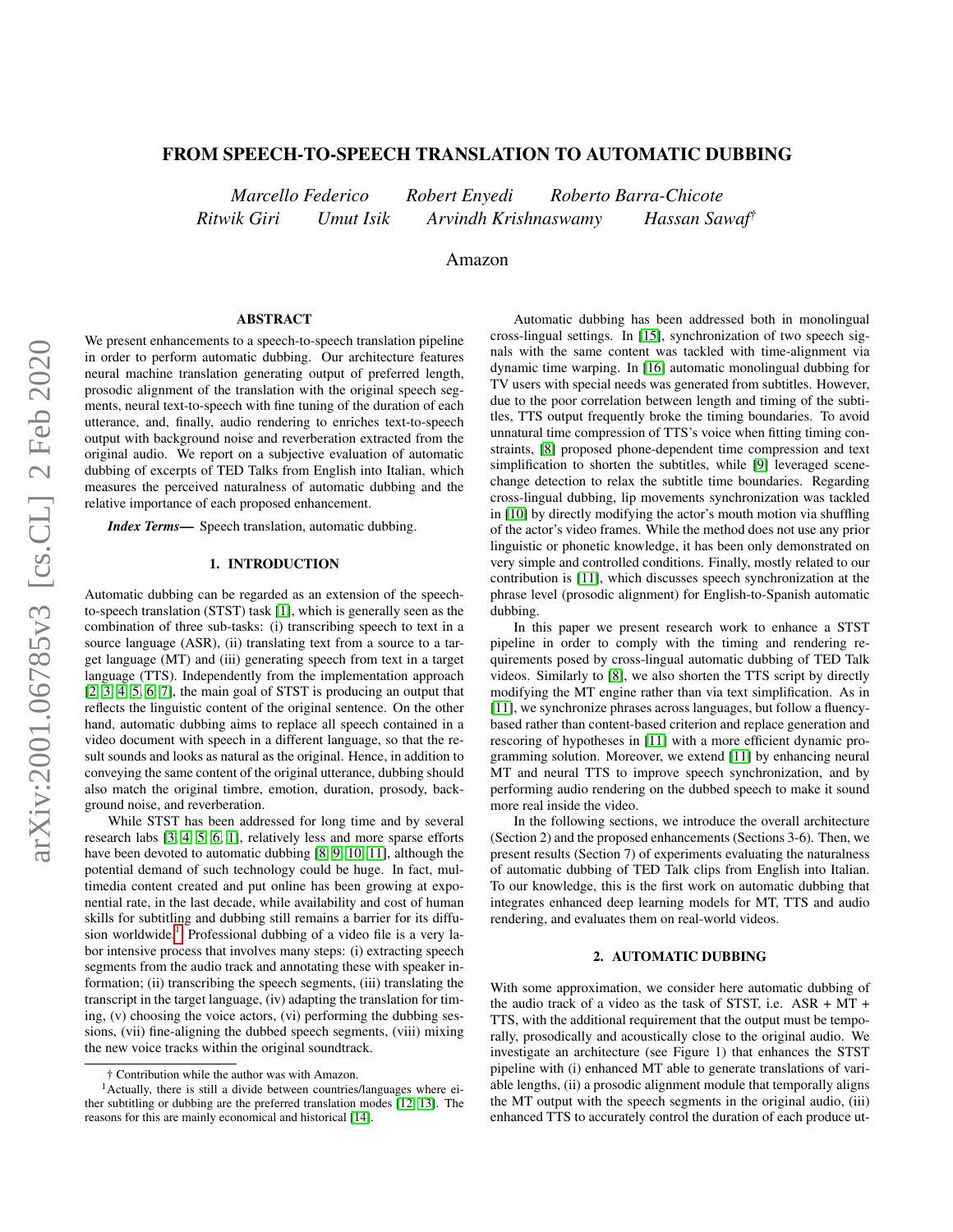

Fig. 1. Speech-to-speech translation pipeline (dotted box) with enhancements to perform automatic dubbing (in bold).

terance, and, finally, (iv) audio rendering that adds to the TTS output background noise and reverberation extracted from the original audio. In the following, we describe each component in detail, with the exception of ASR, for which we use [\[17\]](#page-4-16) an of-the-shelf online service<sup>[2](#page-1-0)</sup>.

### 3. MACHINE TRANSLATION

Our approach to control the length of MT output is inspired by *target forcing* in multilingual neural MT [\[18,](#page-4-17) [19\]](#page-4-18). We partition the training sentence pairs into three groups (short, normal, long) according to the target/source string-length ratio. In practice, we select two thresholds  $t_1$  and  $t_2$ , and partition training data according to the length-ratio intervals [0,  $t_1$ ), [ $t_1$ ,  $t_2$ ) and [ $t_2$ ,  $\infty$ ]. At training time a *length token* is prepended to each source sentence according to its group, in order to let the neural MT model discriminate between the groups. At inference time, the length token is instead prepended to bias the model to generate a translation of the desired length type. We trained a Transformer model [\[20\]](#page-4-19) with output length control on web crawled and proprietary data amounting to 150 million English-Italian sentence pairs (with no overlap with the test data). The model has encoder and decoder with 6 layers, layer size of 1024, hidden size of 4096 on feed forward layers, and 16 heads in the multi-head attention. For the reported experiments, we trained the models with thresholds  $t_1 = 0.95$  and  $t_2 = 1.05$  and generated at inference time translations of the shortest type, resulting in an average length ratio of 0.97 on our test set. A detailed account of the approach, the followed training procedure and experimental results on the same task of this paper can be found in [\[21\]](#page-4-20). Finally, as baseline MT system we used an online service.<sup>[3](#page-1-1)</sup>

## 4. PROSODIC ALIGNMENT

Prosodic alignment[\[11\]](#page-4-10) is the problem of segmenting the target sentence to optimally match the distribution of words and pauses of the source sentence. Let  $e = e_1, e_2, \ldots, e_n$  be a source sentence of *n* words which is segmented according to k breakpoints  $1 \leq i_1$  $i_2$  < ... $i_k$  = n, shortly denoted with i. Given a target sentence  $f = f_1, f_2, \ldots, f_m$  of m words, the goal is to find within it k corresponding breakpoints  $1 \le j_1 < j_2 < \dots j_k = m$  (shortly denoted with j) that maximize the probability:

<span id="page-1-2"></span>
$$
\max_{\mathbf{j}} \log \Pr(\mathbf{j} \mid \mathbf{i}, \mathbf{e}, \mathbf{f}) \tag{1}
$$

By assuming a Markovian dependency on j, i.e.:

$$
\Pr(\mathbf{j} \mid \mathbf{i}, \mathbf{e}, \mathbf{f}) = \sum_{t=1}^{k} \log \Pr(j_t \mid j_{t-1}; t, \mathbf{i}, \mathbf{e}, \mathbf{f})
$$
(2)

and omitting from the notation the constant terms i, e,f, we can derive the following recurrent quantity:

$$
Q(j,t) = \max_{j' < j} \log \Pr(j \mid j'; t) + Q(j', t-1) \tag{3}
$$

where  $Q(j, t)$  denotes the log-probability of the optimal segmentation of  $f$  up to position  $j$  with  $t$  break points. It is easy to show that the solution of [\(1\)](#page-1-2) corresponds to  $Q(m, k)$  and that optimal segmentation can be efficiently computed via dynamic-programming. Let  $\tilde{f}_t = f_{j_{t-1}+1}, \ldots, f_{j_t}$  and  $\tilde{e}_t = e_{i_{t-1}+1}, \ldots, e_{i_t}$  indicate the t-th segments of f and e, respectively, we define the conditional probability of the  $t$ -th break point in  $f$  by:

$$
\Pr(j_t | j_{t-1}, t) \propto \exp\left(1 - \frac{|d(\tilde{e}_t) - d(\tilde{f}_t)|}{d(\tilde{e}_t)}\right) \times \Pr(\text{br} | j_t, \mathbf{f})
$$

The first term computes the relative match in duration between the corresponding  $t$ -th segments<sup>[4](#page-1-3)</sup>, while the second term measure the linguistic plausibility of a placing a break after the  $j_t$  in f. For this, we simply compute the following ratio of language model perplexities computed over a text window centered on the break point, by assuming or not the presence of a pause (comma, semicolon or dash) in the middle:

$$
\Pr(\text{br} \mid j, \mathbf{f}) = \frac{\Pr(f_j, \mathsf{br}, f_{j+1})^{1/3}}{\Pr(f_j, \mathsf{br}, f_{j+1})^{1/3} + \Pr(f_j, f_{j+1})^{1/2}}
$$

In our implementation, we use a larger text window (last and first two words), we replace words with parts-of speech, and estimate the language model on a large English corpus.

## 5. TEXT TO SPEECH

Our neural TTS system consists of two modules: a Context Generation module, which generates a context sequence from the input text, and a Neural Vocoder module, which converts the context sequence into a speech waveform. The first one is an attentionbased sequence-to-sequence network [\[22,](#page-4-21) [23\]](#page-4-22) that predicts a Melspectrogram given an input text. A grapheme-to-phoneme module converts the sequence of words into a sequence of phonemes plus augmented features like punctuation marks and prosody related features derived from the text (e.g. lexical stress). For the Context Generation module, we trained speaker-dependent models on two Italian voices, male and female, with 10 and 37 hours of high quality recordings, respectively. We use the Universal Neural Vocoder introduced in [\[24\]](#page-4-23), pre-trained with 2000 utterances per each of the 74 voices from a proprietary database.

To ensure close matching of the duration of Italian TTS output with timing information extracted from the original English audio, for each utterance we resize the generated Mel spectrogram using spline interpolation prior to running the Neural Vocoder. We empirically observed that this method produces speech of better quality than traditional time-stretching.

## 6. AUDIO RENDERING

#### 6.1. Foreground-Background Separation

The input audio can be seen as a mixture of foreground (speech) and background (everything else) and our goal is to extract the background and add it to the dubbed speech to make it sound more real

<span id="page-1-0"></span><sup>2</sup>Amazon Transcribe at https://aws.amazon.com/transcribe.

<span id="page-1-1"></span><sup>3</sup>Amazon Translate at https://aws.amazon.com/translate.

<span id="page-1-3"></span><sup>&</sup>lt;sup>4</sup>We approximate the duration  $d(·)$  of a segment with the sum of the lengths of its words. We plan to use better approximations in the future, e.g. the number of syllables [\[11\]](#page-4-10).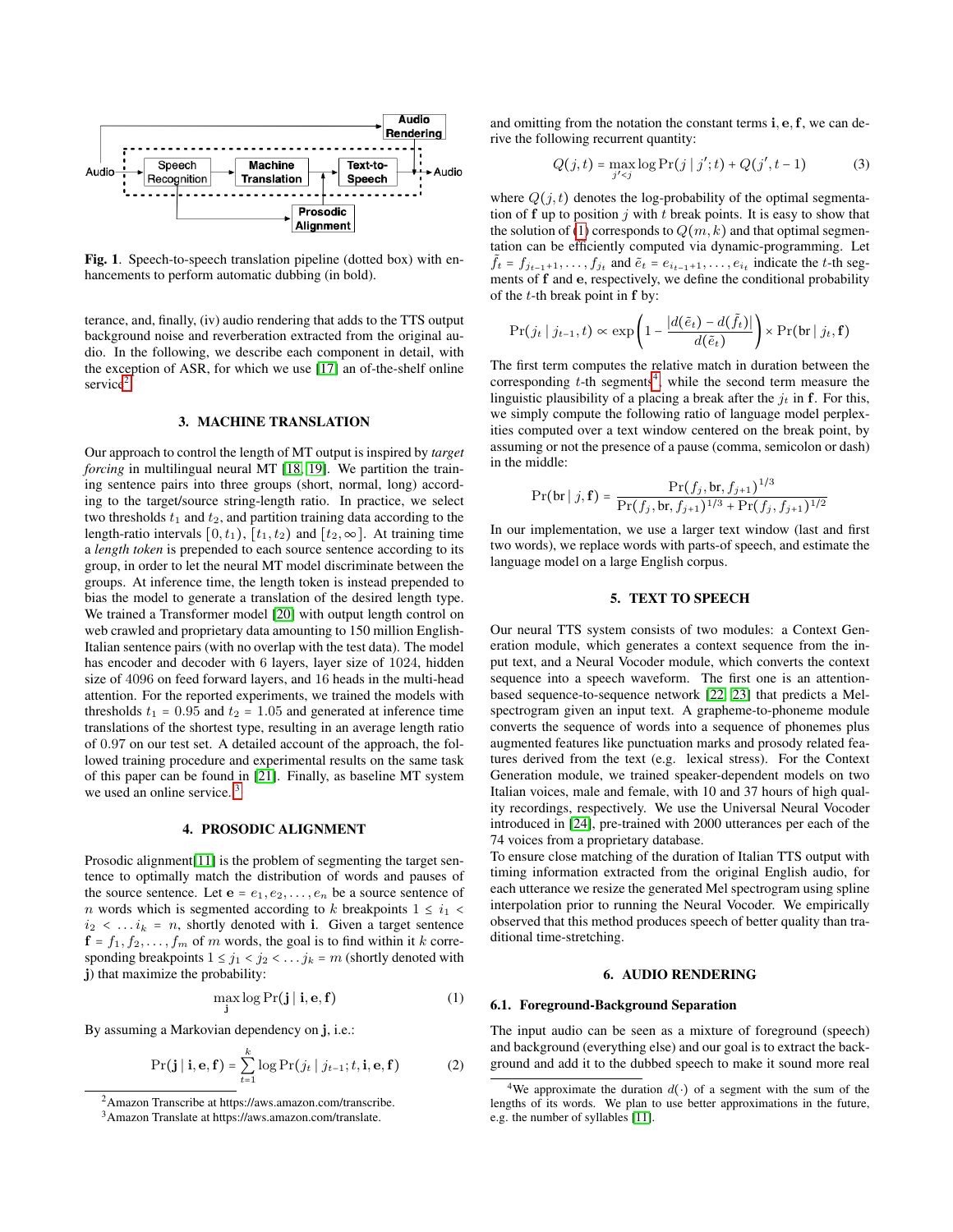and similar to the original. For the foreground-background separation task, we adapted the popular U-Net [\[25\]](#page-4-24) architecture, which is described in detail in [\[26\]](#page-4-25) for a music-vocal separation task. It consists of a series of down-sampling blocks, followed by one bottom convolutional layer, followed by a series of up-sampling blocks with skip connections from the down-sampling to the up-sampling blocks. Because of the down-sampling blocks, the model can compute a number of high-level features on coarser time scales, which are concatenated with the local, high-resolution features computed from the same-level up-sampling block. This concatenation results into multi-scale features for prediction. The model operates on a timefrequency representation (spectrograms) of the audio mixture and it outputs two soft ratio masks corresponding to foreground and background, respectively, which are multiplied element-wise with the mixed spectrogram, to obtain the final estimates of the two sources. Finally, the estimated spectrograms go through an inverse short-term Fourier transform block to produce raw time domain signals. The loss function used to train the model is the sum of the  $L_1$  losses between the target and the masked input spectrograms, for the foreground and the background [\[26\]](#page-4-25), respectively. The model is trained with the Adam optimizer on mixed audio provided with foreground and background ground truths. Training data was created from 360 hours of clean speech from Librispeech (foreground) and 120 hours of recording taken from audioset [\[27\]](#page-4-26) (background), from which speech was filtered out using a Voice Activity Detector (VAD). Foreground and background are mixed for different signal-to-noise ratio (SNR), to generate the audio mixtures.

## 6.2. Re-reverberation

In this step, we estimate the environment reverberation from the original audio and apply it to the dubbed audio. Unfortunately, estimating the room impulse response (RIR) from a reverberated signal requires solving an ill-posed blind deconvolution problem. Hence, instead of estimating the RIR, we do a blind estimation of the reverberation time (RT), which is commonly used to assess the amount of room reverberation or its effects. The RT is defined as the time interval in which the energy of a steady-state sound field decays 60 dB below its initial level after switching off the excitation source. In this work we use a Maximum Likelihood Estimation (MLE) based RT estimate (see details of the method in [\[28\]](#page-4-27)). Estimated RT is then used to generate a synthetic RIR using a publicly available RIR generator [\[29\]](#page-4-28). This synthetic RIR is finally applied to the dubbed audio.

## 7. EXPERIMENTAL EVALUATION

<span id="page-2-0"></span>We evaluated our automatic dubbing architecture (Figure 1), by running perceptual evaluations in which users are asked to grade the naturalness of video clips dubbed with three configurations (see Table [7\)](#page-2-0): (A) speech-to-speech translation baseline, (B) the baseline with enhanced MT and prosodic alignment, (C) the former system enhanced with audio rendering. $5$  Our evaluation focuses on two questions:

- What is the overall naturalness of automatic dubbing?
- How does each introduced enhancement contribute to the naturalness of automatic dubbing?

| <b>Table 1.</b> Evaluated dubbing conditions. |  |
|-----------------------------------------------|--|
| $com$ $Condition$                             |  |

| System       | Condition                                 |
|--------------|-------------------------------------------|
| R            | Original recording (reference)            |
| A            | Speech-to-speech translation (baseline)   |
| в            | A with Enhanced MT and Prosodic Alignment |
| $\mathbf{C}$ | B with Audio Rendering                    |



<span id="page-2-2"></span>Fig. 2. MUSHRA perceptual evaluation interface

We adopt the MUSHRA (MUlti Stimulus test with Hidden Reference and Anchor) methodology [\[30\]](#page-4-29), originally designed to evaluate audio codecs and later also TTS. We asked listeners to evaluate the naturalness of each versions of a video clip on a 0-100 scale. Figure [2](#page-2-2) shows the user interface. In absence of a human dubbed version of each clip, we decided to use, for calibration purposes, the clip in the original language as hidden reference. The clip versions to evaluate are not labeled and randomly ordered. The observer has to play each version at least once before moving forward and can leave a comment about the worse version.

In order to limit randomness introduced by ASR and TTS across the clips and by MT across versions of the same clip, we decided to run the experiments using manual speech transcripts, one TTS voice per gender, and MT output by the baseline (A) and enhanced MT system (B-C) of quality judged at least acceptable by an expert.<sup>[6](#page-2-3)</sup> With these criteria in mind, we selected 24 video clips from 6 TED Talks (3 female and 3 male speakers, 5 clips per talk) from the official test set of the MUST-C corpus [\[31\]](#page-4-30) with the following criteria: duration of around 10-15 seconds, only one speaker talking, at least two sentences, speaker face mostly visible.

We involved in the experiment both Italian and non Italian listeners. We recommended all participants to disregard the content and only focus on the naturalness of the output. Our goal is to measure both language independent and language dependent naturalness, i.e. to verify how speech in the video resembles human speech with respect to acoustics and synchronization, and how intelligible it is to native listeners.

<span id="page-2-1"></span><sup>&</sup>lt;sup>5</sup>Notice that after preliminary experiments, we decided to not evaluate the configuration *A with Prosodic Alignment*, given its very poor quality, as also reported in [\[11\]](#page-4-10).

<span id="page-2-3"></span><sup>&</sup>lt;sup>6</sup>We use the scale: 1 - Not acceptable: not fluent or not correct; 2 - Acceptable: almost fluent and almost correct; 3 - Good: fluent and correct.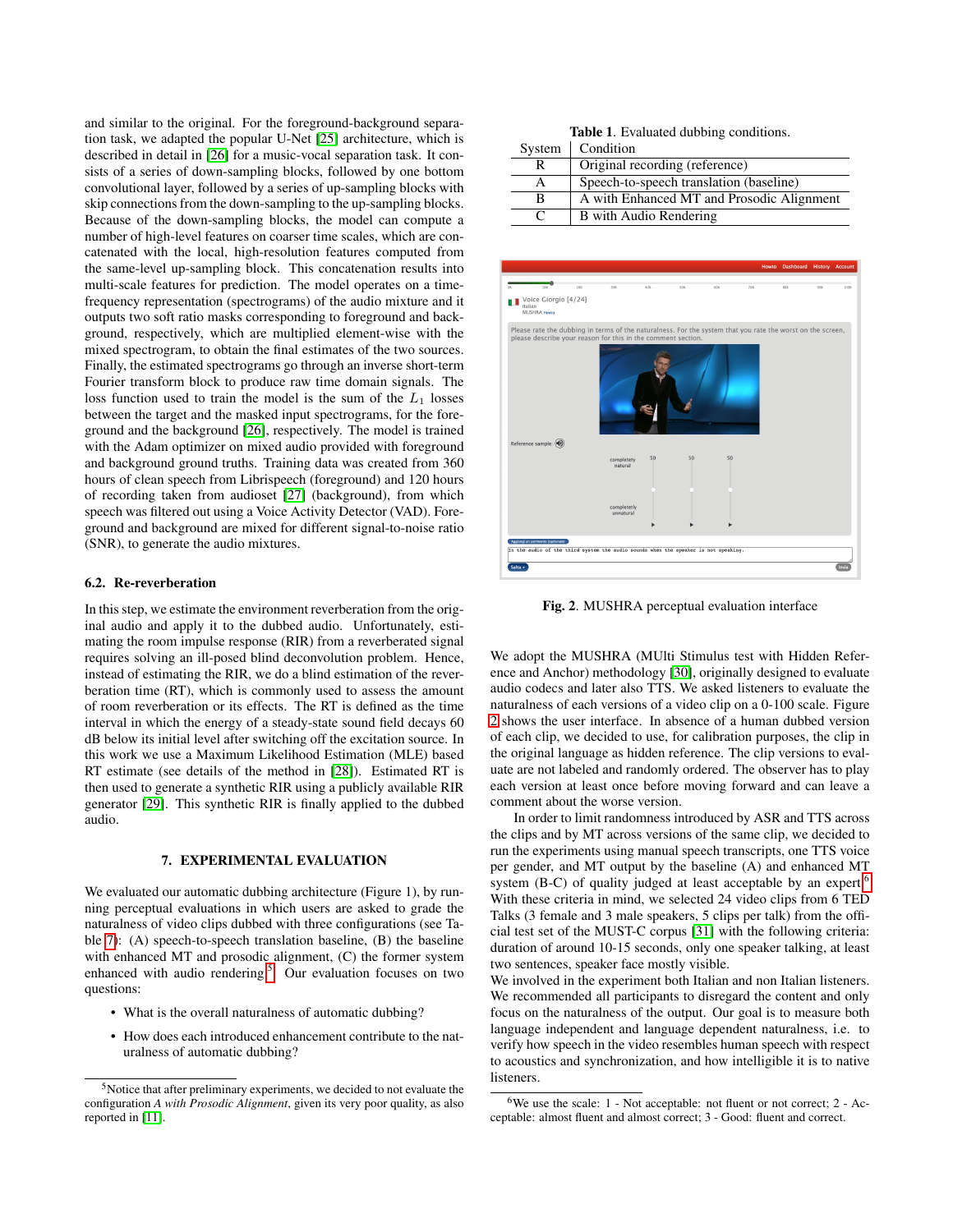## 7.1. Results

We collected a total of 657 ratings by 14 volunteers, 5 Italian and 9 non-Italian listeners, spread over the 24 clips and three testing conditions. We conducted a statistical analysis of the data with linear mixed-effects models using the lme4 package for R [\[32\]](#page-4-31). We analyzed the naturalness score (response variable) against the following two-level fixed effects: dubbing system A vs. B, system A vs. C, and system B vs. C. We run separate analysis for Italian and non-Italian listeners. In our mixed models, listeners and video clips are random effects, as they represent a tiny sample of the respective true populations[\[32\]](#page-4-31). We keep models maximal, i.e. with intercepts and slopes for each random effect, end remove terms required to avoid singularities [\[33\]](#page-4-32). Each model is fitted by maximum likelihood and significance of intercepts and slopes are computed via t-test.

Table [2](#page-3-0) summarized our results. In the first comparison, baseline (A) versus the system with enhanced MT and prosody alignment (B), we see that both non-Italian and Italian listeners perceive a similar naturalness of system A (46.81 vs. 47.22). When movid to system B, non-Italian listeners perceive a small improvement (+1.14), although not statistically significant, while Italian speaker perceive a statistically significant degradation (-10.93). In the comparison between B and C (i.e. B enhanced with audio rendering), we see that non-Italian listeners observe a significant increase in naturalness (+10.34), statistically significant, while Italian listeners perceive a smaller and not statistical significant improvement  $(+1.05)$ . The final comparison between A and C gives almost consistent results with the previous two evaluations: non-Italian listeners perceive better quality in condition  $C$  (+11.01) while Italian listeners perceive lower quality (-9.60). Both measured variations are however not statistically significant due to the higher standard errors of the slope estimates ∆C. Notice in fact that each mixed-effects model is trained on distinct data sets and with different random effect variables. A closer look at the random effects parameters indeed shows that for the B vs. C comparison, the standard deviation estimate of the listener intercept is 3.70, while for the A vs. C one it is 11.02. In other words, much higher variability across user scores is observed in the A vs. C case rather than in the B vs. C case. A much smaller increase is instead observed across the video-clip random intercepts, i.e. from 11.80 to 12.66. The comments left by the Italian listeners tell that the main problem of system B is the unnaturalness of the speaking rate, i.e. is is either too slow, too fast, or too uneven.

The distributions of the MUSHRA scores presented at the top of Figure [3](#page-3-1) confirm our analysis. What is more relevant, the distribution of the rank order (bottom) strengths our previous analysis. Italian listeners tend to rank system A the best system (median 1.0) and vary their preference between systems B and C (both with median 2.0). In contrast, non-Italian rank system A as the worse system (median 2.5), system B as the second (median 2.0), and statistically significantly prefer system C as the best system (median 1.0).

Hence, while our preliminary evaluation found that shorter MT output can potentially enable better synchronization, the combination of MT and prosodic alignment appears to be still problematic and prone to generate unnatural speech.

The incorporation of audio rendering (system  $C$ ) significantly improves the experience of the non-Italian listeners (66 in median) respect to systems  $B$  and  $C$ . This points out the relevance of including para-linguist aspects (i.e. applause's, audience laughs in jokes,etc.) and acoustic conditions (i.e. reverberation, ambient noise, etc.). For the target (Italian) listeners this improvement appears instead masked by the disfluencies introduced by the prosodic alignment step. If we try to directly measure the relative gains given

|                          | Non Italian           |                   | Italian            |      |
|--------------------------|-----------------------|-------------------|--------------------|------|
| Fixed effects            | Estim                 | SЕ                | Estim.             | SE.  |
| $\overline{A}$ intercept | $46.81$ <sup>*</sup>  | 4.03              | $47.\overline{22}$ | 6.81 |
| $\Delta B$ slope         | $+1.14$               | 4.02              | $-10.93*$          | 4.70 |
| $\overline{B}$ intercept | $47.74^{\circ}$       | 3.21              | $35.19^{\circ}$    | 7.22 |
| $\Delta C$ slope         | $+10.34$ <sup>+</sup> | 3.53              | $+1.05$            | 2.30 |
| $\overline{A}$ intercept | 46.92                 | $\overline{4.95}$ | 45.29              | 7.42 |
| $\Delta C$ slope         | $+11.01$              | 6.51              | $-9.60$            | 4.89 |

<span id="page-3-0"></span>Table 2. Summary of the analysis of the evaluation with mixedeffects models. From top down: A vs. B, B vs. C, A vs. C. For each fixed effect, we report the estimate and standard error. Symbols •, \*, + indicate significance levels of 0.001, 0.01, and 0.05, respectively.



<span id="page-3-1"></span>Fig. 3. Boxplots with the MUSHRA scores (top) and Rank Order (bottom) per system and mother language (Italian vs Non-Italian).

by audio rendering, we see that Italian listeners score system B better than system A 27% of the times and system C better than A 31% of the times, which is a 15% relative gain. On the contrary non-Italian speakers score B better than A 52% of the times, and C better than A 66% of the times, which is a 27% relative gain.

# 8. CONCLUSIONS

We have perceptually evaluated the impact on the naturalness of automatic speech dubbing when we enhance a baseline speech-tospeech translation system with the possibility to control the length of the translation output, align target words with the speech-pause segmentation of the source, and enrich speech output with ambient noise and reverberation extracted from the original audio. We tested our system with both Italian and non-Italian listeners in order to evaluate both language independent and language dependent naturalness of dubbed videos. Results show that while we succeeded at achieving synchronization at the phrasal level, our prosodic alignment step negatively impacts on the fluency and prosody of the generated language. The impact of these disfluencies on native listeners seems to partially mask the effect of the audio rendering with background noise and reverberation, which instead results in a major increase of naturalness for non-Italian listeners. Future work will definitely devoted to improving the prosodic alignment component, by computing better segmentation and introducing more flexible lipsynchronization.